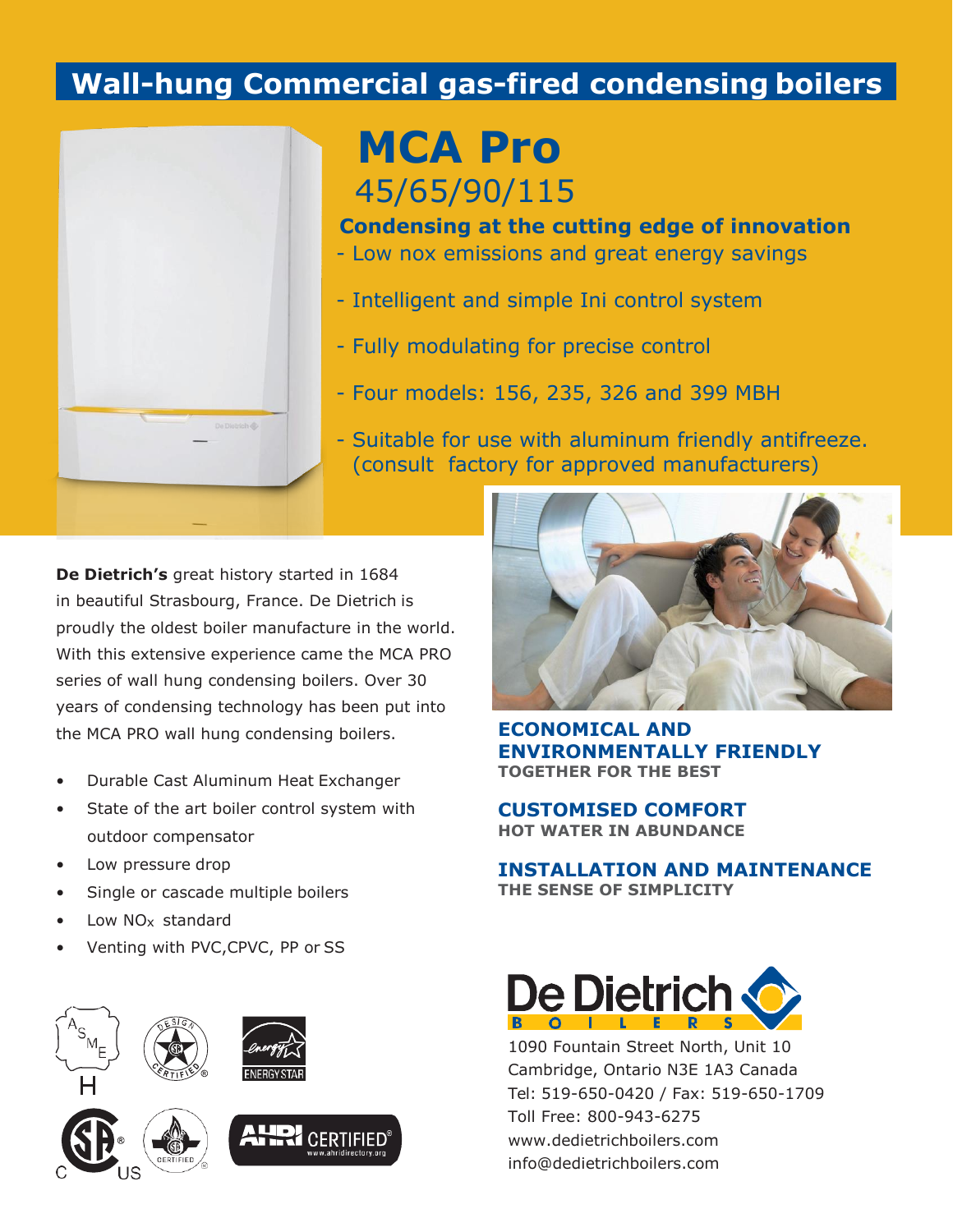#### $\frac{1}{3}$  PICA FIND 43  **MCA PRO 45/65/95/115**

## **Technical Specifications**





|                    |                                                           |                    | <b>MCA Pro</b>                                                    |            |             |             |
|--------------------|-----------------------------------------------------------|--------------------|-------------------------------------------------------------------|------------|-------------|-------------|
|                    | <b>Item</b>                                               | <b>Unit</b>        | 45                                                                | 65         | $90*$       | 115         |
| General            | Minimum Fuel Input                                        | MBH/kW             | 34/9.9                                                            | 46/13.6    | 55/16.2     | 82/24.0     |
|                    | Maximum Fuel Input                                        | MBH/kW             | 156/45.7                                                          | 235/68.8   | 326/95.5    | 399/117.0   |
|                    | Minimum Heat Output                                       | MBH/kW             | 33/9.6                                                            | 45/13.3    | 45/15.8     | 79/23.1     |
|                    | Maximum Heat Output                                       | MBH/kW             | 146/43.0                                                          | 222/65.0   | 306/89.5    | 368/108.0   |
| <b>Gas Venting</b> | Gas Type                                                  |                    | Natural gas/Propane (LPG)<br>* Model 90 not available for Propane |            |             |             |
|                    | Gas Inlet Pressure-Natural Gas                            | inch w.c/<br>mbar  | $3.5 - 14/8.7 - 35$                                               |            |             |             |
|                    | Gas Inlet Pressure-Propane                                | inch w.c/<br>mbar  | 8-13/20-32.5                                                      |            |             |             |
|                    | NO <sub>x</sub> Emission                                  | ppm                | < 20                                                              |            |             |             |
|                    | Gas Vent Category                                         | Types              | IV-BH: ANSI Z21.13a / CSA 4.9                                     |            |             |             |
|                    | Vent Size - Single Pipe                                   | inch/mm            | 3/76.2                                                            | 4/101.6    | 4/101.64    | 4/101.6     |
|                    | Vent Size - Concentric Pipe                               | inch/mm            | 80/125                                                            | 100/150    | 100/150     | 100/150     |
| <b>Water</b>       | Max. Water Temperature Safety Limit                       | °F/°C              | 230/110                                                           |            |             |             |
|                    | Operating Water Temp. Rang PVC                            | °F/°C              | 68-158/20-70                                                      |            |             |             |
|                    | Operating Water Temp. Range CPVC/PP/SS                    | °F/°C              | 68-190/20-88                                                      |            |             |             |
|                    | Water Pressure Range                                      | psig/bar           | 56/3.9                                                            |            |             |             |
|                    | <b>Water Content</b>                                      | USG/L              | 1.5/5.5                                                           | 1.7/6.5    | 2.0/7.5     | 2.0/7.5     |
|                    | Water Flow Min                                            | <b>USGPH</b>       | 425                                                               | 640        | 890         | 1360        |
|                    | Water Flow Max.                                           | <b>USGPH</b>       | 1050                                                              | 1450       | 1700        | 1700        |
|                    | Water Resistance ( $\Delta T = 36^{\circ}F/20^{\circ}C$ ) | ft H <sub>20</sub> | 3.0                                                               | 4.4        | 4.7         | 8.2         |
|                    |                                                           | mbar               | 90                                                                | 130        | 140         | 245         |
| Electrical         | Main Supply                                               | V/H/P              | 120/60/1                                                          |            |             |             |
|                    | Rating of the Main Fuse F1                                | A                  | 6.3A                                                              |            |             |             |
|                    | Power Consumption                                         | W                  | $3.5 - 68$                                                        | $3.5 - 79$ | $3.5 - 129$ | $3.5 - 209$ |
|                    | Electrical Protection Index                               | IP-IEC-NEMA        | IP X4D / NEMA-3R                                                  |            |             |             |
| Other              | <b>CSA Certified Installation Altitude</b>                | ft/m               | Max. 4,500/1,370 (Canada) For higher altitudes consult factory    |            |             |             |
|                    | Dry Boiler Weight                                         | Lbs/kg             | 117/53                                                            | 133/60     | 148/67      | 150/68      |
|                    | Wetted Weight                                             | Lbs/kg             | 130/59                                                            | 147/67     | 165/75      | 167/76      |
|                    | Noise Level at 3ft                                        | dB(A)              | 45                                                                | 45         | 52          | 51          |